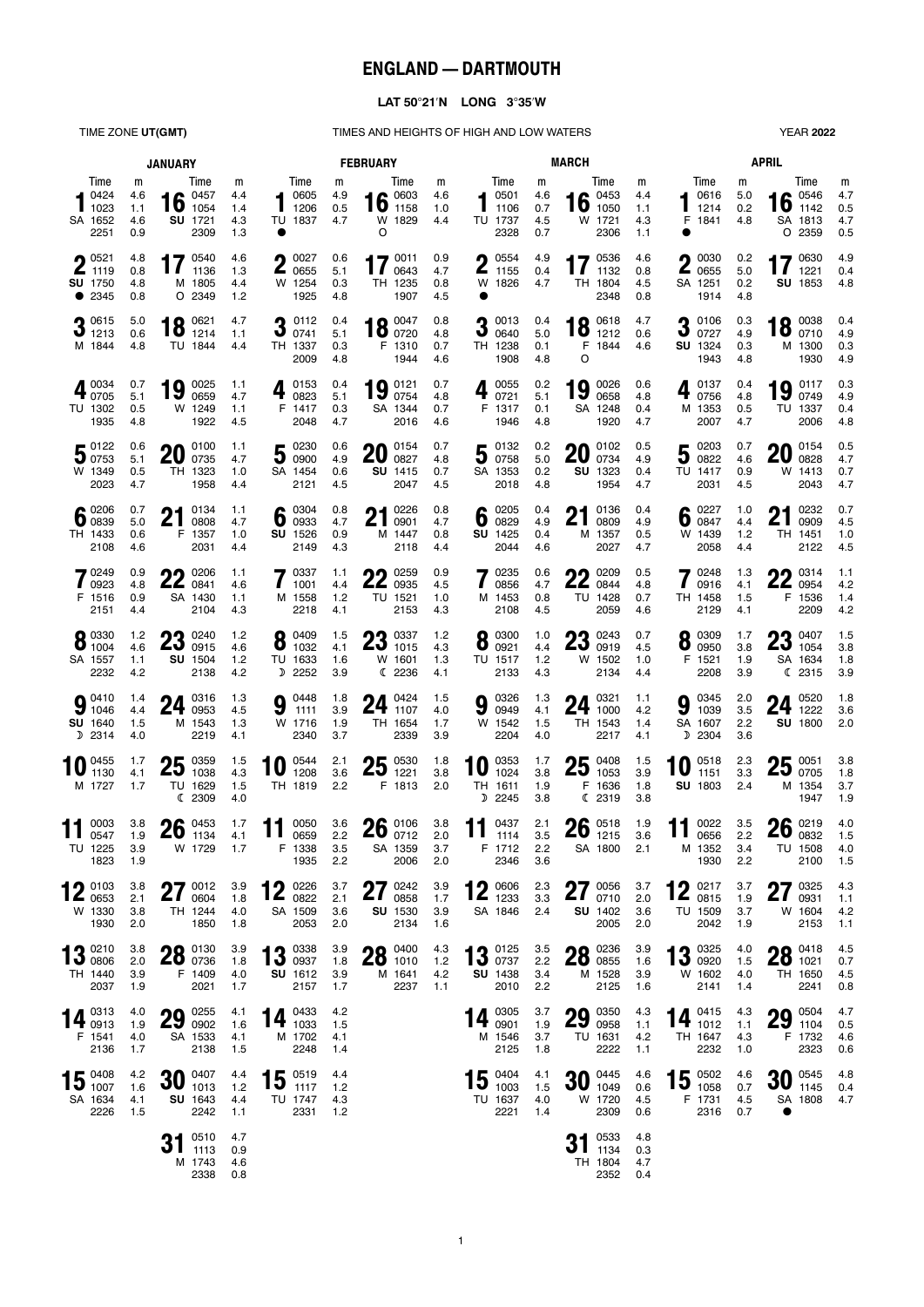# **ENGLAND — DARTMOUTH**

## **LAT 5021N LONG 335W**

TIME ZONE **UT(GMT)** TIMES AND HEIGHTS OF HIGH AND LOW WATERS

| <b>YEAR 2022</b> |
|------------------|
|                  |

| MAY                                                      |                               |                               |                                 |                          |                                                                                                                      | <b>JUNE</b>                   |                                                       | <b>JULY</b>                   | <b>AUGUST</b>                                                |                               |                                                                                              |                               |                                                            |                               |                                                    |                               |
|----------------------------------------------------------|-------------------------------|-------------------------------|---------------------------------|--------------------------|----------------------------------------------------------------------------------------------------------------------|-------------------------------|-------------------------------------------------------|-------------------------------|--------------------------------------------------------------|-------------------------------|----------------------------------------------------------------------------------------------|-------------------------------|------------------------------------------------------------|-------------------------------|----------------------------------------------------|-------------------------------|
| Time<br>0001<br>0625<br>SU 1220<br>1841                  | m<br>0.5<br>4.8<br>0.4<br>4.7 | $16^{0601}_{1155}$<br>$\circ$ | Time<br>M 1825                  | m<br>4.8<br>0.4<br>4.9   | Time<br>$-0040$<br>0702<br>W 1253<br>1912                                                                            | m<br>0.9<br>4.4<br>1.0<br>4.6 | Time<br>16 $^{0048}_{0722}$<br>TH 1311<br>1940        | m<br>0.5<br>4.7<br>0.6<br>5.0 | Time<br>40054<br>10721<br>F 1306<br>1931                     | m<br>1.1<br>4.3<br>1.2<br>4.6 | Time<br>$1600300}$<br>SA 1351<br>2018                                                        | m<br>0.3<br>4.7<br>0.5<br>5.0 | Time<br>0144<br>0820<br>M 1355<br>2025                     | m<br>1.0<br>4.3<br>1.1<br>4.6 | Time<br>$16\degree$ 0908<br>TU 1451<br>2116        | m<br>0.3<br>4.7<br>0.6<br>4.8 |
| $\bigcap$ 0036<br><b>4</b> 0656<br>M 1253<br>1908        | 0.5<br>4.7<br>0.6<br>4.7      |                               | 0016<br>0649<br>TU 1238<br>1908 | 0.4<br>4.9<br>0.4<br>4.9 | $\bigcap$ 0110<br>$\blacksquare$ 0734<br>TH 1322<br>1944                                                             | 1.1<br>4.4<br>1.2<br>4.5      | 470137<br>$\mathbf{I}$<br>0813<br>F 1359<br>2027      | 0.5<br>4.7<br>0.7<br>4.9      | $\bigcap$ 0126<br>$\mathbf{Z}$ 0757<br>SA 1337<br>2004       | 1.2<br>4.2<br>1.3<br>4.5      | 17 $^{0216}_{0854}$<br>0854<br>SU 1435<br>2104                                               | 0.3<br>4.7<br>0.6<br>4.9      | $\bigcap$ 0213<br>$\blacktriangle$ 0852<br>TU 1425<br>2056 | 1.0<br>4.3<br>1.1<br>4.5      | 470311<br>0941<br>W 1524<br>2147                   | 0.6<br>4.5<br>0.9<br>4.6      |
| 90107<br>0.0725<br>TU 1321<br>1936                       | 0.7<br>4.6<br>0.8<br>4.7      | 10 0100<br><b>10</b> $0734$   | W 1321<br>1950                  | 0.4<br>4.8<br>0.5<br>4.9 | 20139<br>$J$ 0806<br>F 1349<br>2015                                                                                  | 1.2<br>4.2<br>1.3<br>4.4      | $18^{0224}_{0904}$<br>SA 1445<br>2115                 | 0.6<br>4.5<br>0.9<br>4.8      | 0157<br>$\mathbf{J}$ 0832<br><b>SU 1408</b><br>2037          | 1.2<br>4.2<br>1.3<br>4.4      | $18^{0259}_{0939}$<br>M 1516<br>2147                                                         | 0.5<br>4.5<br>0.8<br>4.8      | 90245<br>J<br>0922<br>W 1458<br>2128                       | 1.1<br>4.2<br>$1.2$<br>4.4    | 0.0344<br>$10$ 1009<br>TH 1557<br>2214             | 1.0<br>4.3<br>1.3<br>4.2      |
| <b>A</b> 0134<br>$4_{0753}$<br>W 1346<br>2003            | 0.9<br>4.5<br>1.0<br>4.6      | $19$ $^{0143}_{0819}$         | TH 1403<br>2033                 | 0.5<br>4.7<br>0.7<br>4.8 | 0206<br>$\ddot{\textbf{r}}$<br>0840<br>SA 1417<br>2048                                                               | 1.4<br>4.1<br>1.5<br>4.3      | $19\degree^{0313}_{0955}$<br>SU 1533<br>2205          | 0.8<br>4.3<br>1.1<br>4.6      | 0229<br>4<br>0908<br>M 1442<br>2111                          | 1.3<br>4.1<br>1.4<br>4.3      | 0341<br>19<br>1021<br>TU 1557<br>2228                                                        | 0.7<br>4.4<br>1.0<br>4.5      | 0318<br>$\ddot{\textbf{r}}$<br>0957<br>TH 1534<br>2206     | 1.2<br>4.1<br>1.4<br>4.3      | 19 $^{0417}_{1039}$<br>F 1635<br>C 2247            | 1.5<br>4.0<br>1.7<br>3.9      |
| $\mathbf{E}^{0159}$<br>300822<br>TH 1408<br>2032         | 1.1<br>4.3<br>1.3<br>4.4      | 20                            | 0227<br>0906<br>F 1448<br>2118  | 0.7<br>4.5<br>1.0<br>4.6 | 50238<br><b>SU</b> 1451<br>2125                                                                                      | 1.5<br>3.9<br>1.7<br>4.2      | 0402<br>20<br>1048<br>M 1622<br>2259                  | 1.0<br>4.2<br>1.3<br>4.4      | 500304<br>TU 1518<br>2149                                    | 1.4<br>4.0<br>1.5<br>4.3      | $20^{0422}_{1101}$<br>W 1638<br>C 2309                                                       | 1.1<br>4.1<br>1.3<br>4.2      | $5^{0358}_{1039}$<br>F 1619<br>D 2254                      | 1.4<br>4.0<br>1.6<br>4.1      | $20^{0457}_{1120}$<br>SA 1725<br>2336              | 1.9<br>3.8<br>2.1<br>3.6      |
| $6^{0221}_{0853}$<br>F 1430<br>2104                      | 1.4<br>4.1<br>1.5<br>4.2      | n1<br>Z I                     | 0315<br>0957<br>SA 1537<br>2209 | 1.0<br>4.2<br>1.3<br>4.4 | 6 $^{0317}_{1000}$<br>M 1535<br>2211                                                                                 | 1.7<br>3.8<br>1.8<br>4.0      | $21^{0455}$<br>$\mathbf{Z}$ 1144<br>TU 1715<br>C 2357 | $1.2$<br>4.0<br>1.5<br>4.2    | 6 $^{0345}_{1026}$<br>W 1602<br>2234                         | 1.4<br>3.9<br>1.6<br>4.2      | 0505<br>21<br>1145<br>TH 1724<br>2354                                                        | 1.4<br>3.9<br>1.6<br>4.0      | 6 $^{0449}_{1136}$<br>SA 1721<br>2358                      | 1.6<br>3.9<br>1.8<br>4.0      | 0556<br>64<br>Z I<br>1226<br>SU 1836               | 2.1<br>3.6<br>2.3             |
| 70247<br>$\frac{1}{2}$ 0930<br>SA 1458<br>2143           | 1.6<br>3.8<br>1.8<br>4.0      | ŋη<br>$22$ 1059               | 0410<br>SU 1635<br>(2314)       | 1.3<br>3.9<br>1.6<br>4.1 | $7^{0410}_{1053}$<br>TU 1636<br>D 2306                                                                               | 1.8<br>3.7<br>2.0<br>3.9      | ባባ 0552<br>$22$ 1241<br>W 1816                        | 1.4<br>3.9<br>1.7             | 70434<br>1115<br>TH 1657<br>D 2328                           | 1.5<br>3.9<br>1.7<br>4.1      | $\bullet$ 0555<br><b>ZZ</b> 1236<br>F 1821                                                   | 1.7<br>3.8<br>1.9             | 0601<br>1247<br><b>SU 1848</b>                             | 1.8<br>3.9<br>1.9             | <b>OD</b> 0106<br><b>ZZ</b> 0712<br>M 1404<br>2002 | 3.5<br>2.2<br>3.7<br>2.2      |
| 0.0325<br>$\bullet$ 1017<br><b>SU</b> 1546<br>2234       | 1.9<br>3.6<br>2.1<br>3.8      | $\bigcirc$ 0516<br>$23$ 1213  | M 1746                          | 1.5<br>3.8<br>1.8        | 0520<br>O<br>1155<br>W 1751                                                                                          | 1.8<br>3.7<br>2.0             | <b>0059</b><br>2000656<br>TH 1339<br>1924             | 4.0<br>1.5<br>3.9<br>1.7      | 0.0536<br>$\bullet$ 1215<br>F 1808                           | 1.6<br>3.9<br>1.8             | $\mathbf{Q}$ 0057<br>$\mathbf{Z}$ <sup><math>\mathbf{0}</math></sup> 0656<br>SA 1340<br>1931 | 3.8<br>1.9<br>3.8<br>2.0      | 0120<br>O<br>0736<br>M 1411<br>2020                        | 3.9<br>1.8<br>4.0<br>1.7      | <b>0253</b><br>$20$ 0837<br>TU 1520<br>2125        | 3.6<br>2.1<br>3.9<br>1.9      |
| $9^{0439}_{1120}$<br>M 1717<br>D 2340                    | 2.1<br>3.5<br>2.2<br>3.7      | 24                            | 0033<br>0635<br>TU 1325<br>1907 | 4.0<br>1.6<br>3.8<br>1.8 | 0009<br>9<br>0634<br>TH 1305<br>1904                                                                                 | 3.9<br>1.7<br>3.8<br>1.8      | 0201<br>24<br>0801<br>F 1436<br>2028                  | 4.0<br>1.5<br>4.0<br>1.6      | 90033<br>SA 1323<br>1928                                     | 4.0<br>1.6<br>3.9<br>1.7      | 0211<br>24<br>0806<br>SU 1446<br>2043                                                        | 3.7<br>1.9<br>3.8<br>1.9      | $9^{0253}_{0901}$<br>TU 1531<br>2138                       | 4.0<br>1.6<br>4.2<br>1.4      | $24 \t{0356 \atop 0947}$<br>W 1614<br>2221         | 3.8<br>1.8<br>4.2<br>1.6      |
| $\mathbf{0}$ <sup>0612</sup><br>TU 1844                  | 2.1<br>3.5<br>2.1             | $25\;\substack{0146 \\ 0751}$ | W 1429<br>2018                  | 4.1<br>1.5<br>4.0<br>1.6 | 0120<br>0744<br>F 1414<br>2012                                                                                       | 4.0<br>1.5<br>4.0<br>1.6      | 0259<br>25<br>0901<br>SA 1529<br>2127                 | 4.0<br>1.5<br>4.1<br>1.5      | 0149<br>0807<br><b>SU 1437</b><br>2041                       | 4.1<br>1.5<br>4.1<br>1.5      | $25\degree^{0320}_{0914}$<br>M 1545<br>2147                                                  | 3.8<br>1.8<br>4.0<br>1.7      | 0410<br>10<br>1011<br>W 1637<br>2243                       | 4.2<br>1.2<br>4.6<br>1.0      | $25^{0445}_{1038}$<br>TH 1700<br>2305              | 4.1<br>1.5<br>4.4<br>1.3      |
| 0102<br><b>11</b> $rac{1}{0728}$<br>W 1413 3.7<br>1956   | 3.8<br>1.8<br>1.8             | $26 \frac{0248}{0853}$        | TH 1524<br>2116                 | 4.2<br>1.2<br>4.2<br>1.3 | 11<br>0234<br>0847<br>SA 1517 4.2<br>2114                                                                            | 4.2<br>1.3<br>1.3             | $26 \frac{0353}{0952}$<br>SU 1617<br>2218             | 4.1<br>1.4<br>4.2<br>1.3      | 11 $^{0308}_{0916}$<br>2148                                  | 4.2<br>1.3<br>1.2             | $26_{1011}^{0416}$<br>M 1546 4.3 TU 1636 4.2<br>2240                                         | 3.9<br>1.6<br>1.5             | $11^{0514}_{1111}$<br>TH 1735 4.8<br>2340                  | 4.5<br>0.9<br>0.6             | $26 \tfrac{0529}{1120}$<br>F 1742 4.6<br>2344      | 4.3<br>1.2<br>1.0             |
| $\bigcap$ 0227<br>$\mathbf{Z}_{0832}$<br>TH 1513<br>2058 | 4.0<br>1.5<br>4.0<br>1.5      | $27$ 0341<br><b>41</b>        | 0944<br>F 1611<br>2205          | 4.3<br>1.0<br>4.3<br>1.1 | 400340<br>$\mathbf{Z}_{0945}$<br>SU 1615<br>2212                                                                     | 4.4<br>1.0<br>4.5<br>1.0      | $27_{1039}^{0441}$<br>1039<br>M 1701<br>2302          | 4.2<br>$1.2$<br>4.4<br>$1.2$  | $4 \bigwedge 0418$<br>$\mathbf{Z}_{1020}$<br>TU 1648<br>2250 | 4.4<br>1.1<br>4.6<br>0.9      | 0505<br>27<br>1058<br>W 1720<br>2324                                                         | 4.1<br>1.4<br>4.4<br>1.3      | 400012<br>$\sum_{1204}$<br>F 1828<br>O                     | 4.7<br>0.6<br>5.0             | $27^{0611}_{1158}$<br>SA 1822                      | 4.4<br>1.0<br>4.7             |
| ◀ ? 0328<br>$\overline{10}$ 0929<br>F 1605<br>2152       | 4.3<br>1.1<br>4.3<br>1.1      | 00 0430<br>$20$ 1030          | SA 1655<br>2250                 | 4.4<br>0.9<br>4.5<br>0.9 | $13^{0440}_{1040}$<br>M 1709<br>2306                                                                                 | 4.6<br>0.8<br>4.7<br>0.7      | $28^{0526}_{1120}$<br>TU 1742<br>2344                 | 4.3<br>1.2<br>4.5<br>1.1      | $13^{0521}_{1118}$<br>W 1745<br>O 2348                       | 4.5<br>0.8<br>4.8<br>0.6      | $28^{0549}_{1140}$<br>TH 1803                                                                | 4.2<br>1.2<br>4.5             | $12^{0030}$<br>Iν<br>0703<br>SA 1251<br>1916               | 0.3<br>4.8<br>0.4<br>5.1      | 00019<br><b>ZO</b> 0650<br>SU 1232<br>1900         | 0.9<br>4.5<br>0.9<br>4.7      |
| 14 $^{0422}_{1021}$<br>SA 1653<br>2243                   | 4.5<br>0.8<br>4.5<br>0.8      | $29^{0512}_{1111}$            | SU 1733<br>2331                 | 4.5<br>0.8<br>4.6<br>0.9 | 14 $^{0537}_{1132}$<br>TU 1802<br>O 2358                                                                             | 4.7<br>0.6<br>4.8<br>0.5      | $29 \t{)}0606$<br>W 1820                              | 4.3<br>1.1<br>4.6             | 14 $^{0620}_{1213}$<br>TH 1839                               | 4.7<br>0.6<br>5.0             | 29 0630<br>F 1217<br>1842                                                                    | 1.1<br>4.3<br>1.1<br>4.6      | 14 $^{0116}_{0749}$<br>SU 1335<br>2001                     | 0.1<br>4.8<br>0.3<br>5.1      | $29^{0052}_{0726}$<br>M 1305<br>1934               | 0.8<br>4.5<br>0.8<br>4.8      |
| $15^{0512}_{1109}$<br><b>SU</b> 1740<br>2330             | 4.7<br>0.6<br>4.7<br>0.5      | $30\;\substack{0552 \\ 1150}$ | M 1808                          | 4.5<br>0.8<br>4.6        | $15\;\substack{\scriptscriptstyle{0631}\scriptscriptstyle{}}\scriptscriptstyle{\scriptscriptstyle{1223}}}$<br>W 1851 | 4.8<br>0.6<br>4.9             | $30\degree$ 0645<br>TH 1233<br>1857                   | 1.1<br>4.3<br>1.1<br>4.6      | $15^{0040}_{0714}$<br>F 1303<br>1930                         | 0.4<br>4.7<br>0.5<br>5.0      | $30\degree_{0709}$<br>SA 1252<br>1918                                                        | 1.0<br>4.4<br>1.1<br>4.6      | $15 \t{)}0158 \t{)}0158$<br>M 1414<br>2041                 | 0.2<br>4.8<br>0.4<br>5.0      | $30^{0123}_{0759}$<br>TU 1335<br>2006              | 0.8<br>4.5<br>0.8<br>4.7      |
|                                                          |                               |                               | 0007<br>0628<br>TU 1223<br>1841 | 0.9<br>4.5<br>0.9<br>4.6 |                                                                                                                      |                               |                                                       |                               |                                                              |                               | 0113<br>$31^{0113}_{0746}$<br><b>SU</b> 1324<br>1952                                         | 1.0<br>4.4<br>1.1<br>4.6      |                                                            |                               | $31^{0153}_{0829}$<br>W 1404<br>2036               | 0.8<br>4.5<br>0.9<br>4.7      |